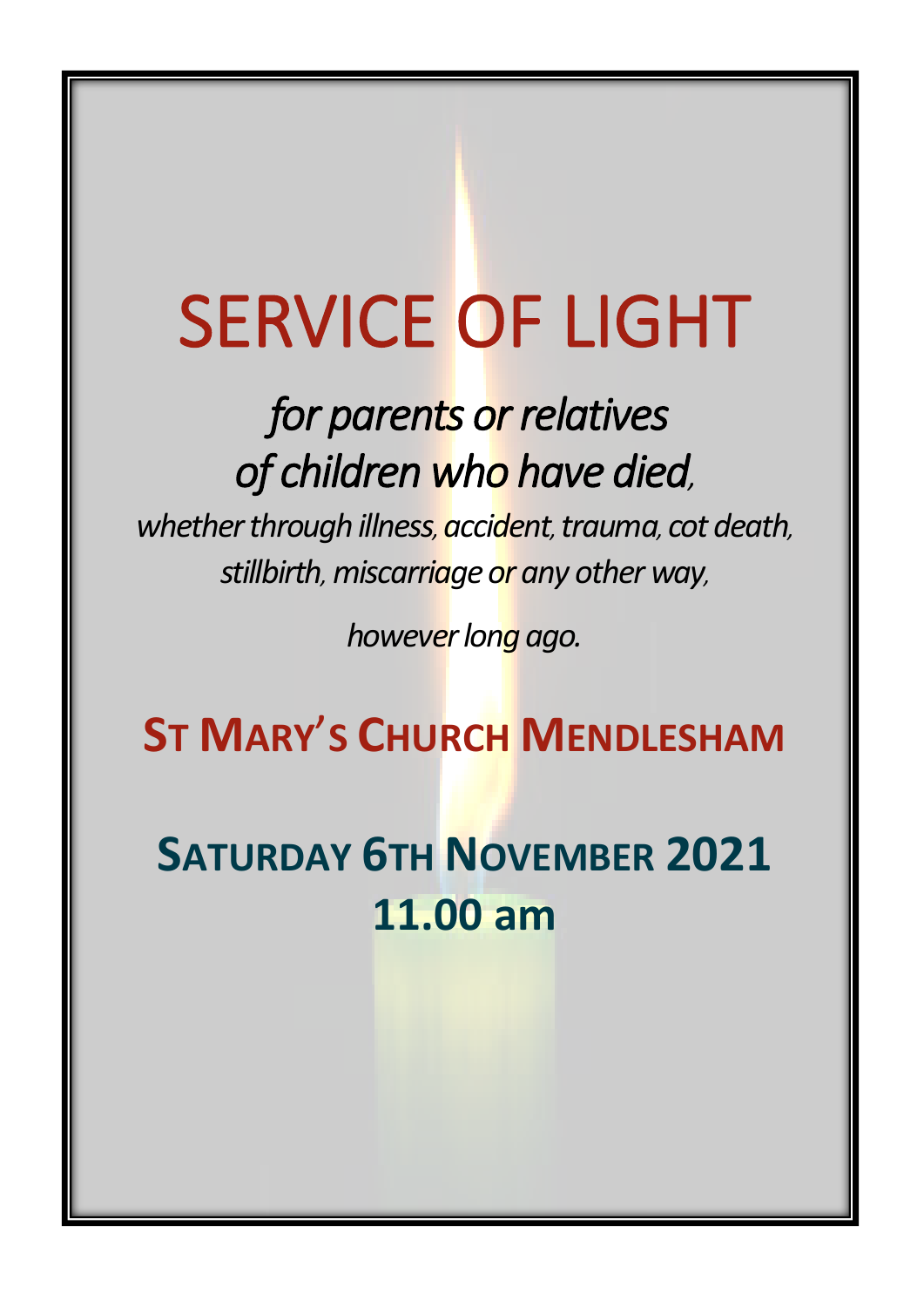# **ORDER OF SERVICE**

STAND *when the bell rings in the Sacristy Organ music: Pie Jesu: Andrew Lloyd Webber*

# Fr Philip **Welcome**

We have come together to worship God, and to recall the lives of the children we remember today, however long or short; to share our grief and to commend them to the eternal care of God.

SIT

# **Reading** *Lamentations 3: 17 – 21, 25-26*

My soul is shut out from peace; I have forgotten happiness. And now I say, 'My strength is gone, that hope which came from the Lord'.

Brooding on my anguish and affliction is gall and wormwood. My spirit ponders it continually and sinks within me.

This is what I shall tell my heart, and so recover hope. The Lord is good to those who trust him, to the soul that searches for him.

It is good to wait in silence for the Lord to save.

# STAND **Prayers for forgiveness**

Fr Philip **All** Fr Philip **All** Fr Philip **All** Fr Philip Forgive us, Lord, when we have let bitterness rule our lives. **Forgive us, Lord** Forgive us, Lord, when we have preferred darkness to light. **Forgive us, Lord** Forgive us, Lord, when we have lost all hope. **Forgive us, Lord** Forgive us, Lord, when we have failed to comfort those in need because we did not listen.

**All Forgive us, Lord**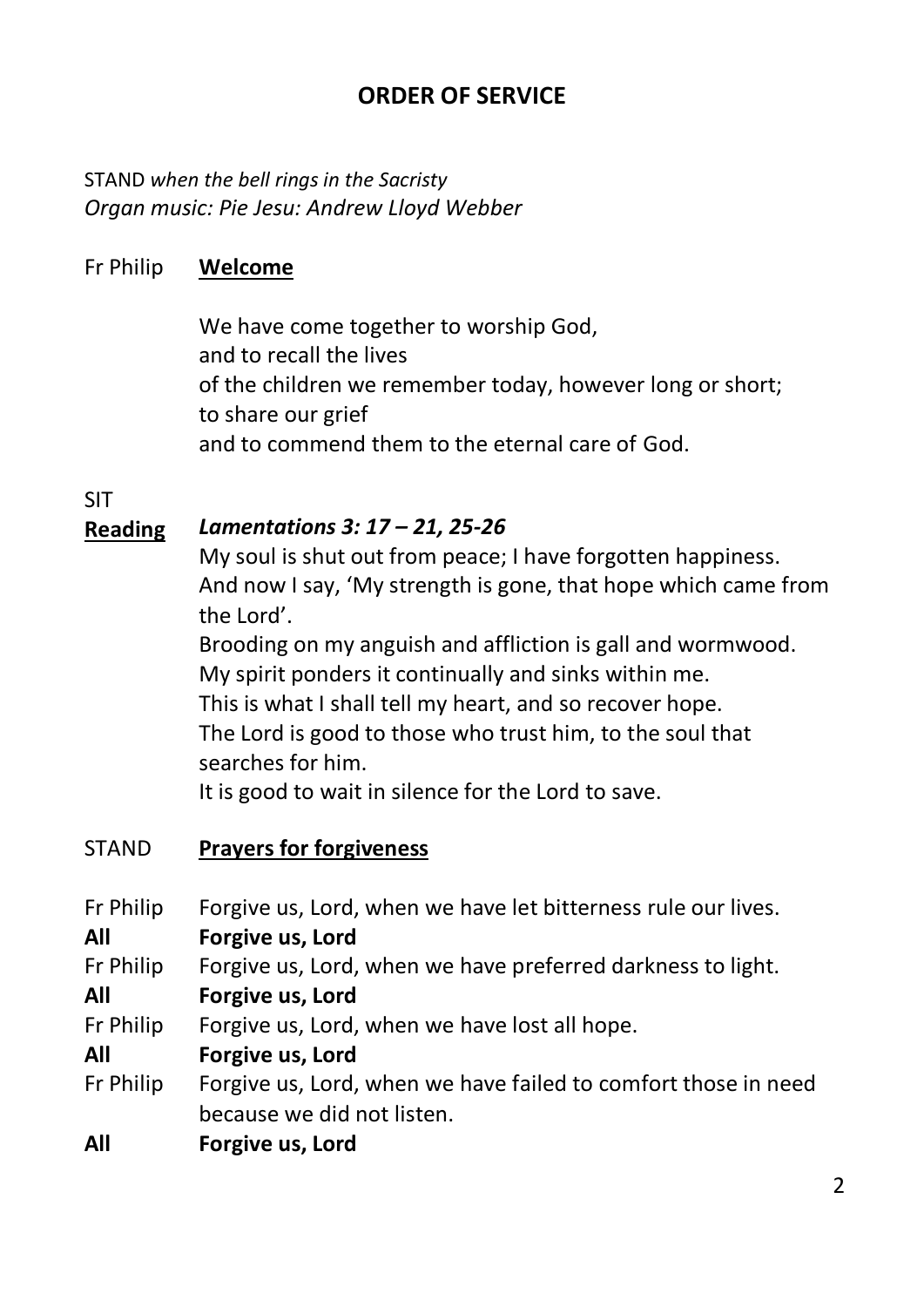**Hymn** Make me a channel of your peace. Where there is hatred let me bring your love; Where there is injury your pardon, Lord; And where there's doubt true faith in you.

> Make me a channel of your peace. Where there's despair in life let me bring hope; Where there is darkness, only light; And where there's sadness, ever joy.

Oh, Master grant that I may never seek So much to be consoled as to console; To be understood as to understand; To be loved as to love with all my soul.

Make me a channel of your peace. It is in pardoning that we are pardoned; In giving to all men that we receive; And in dying that we're born to eternal life.

**SIT** 

# **Readings** *Jeremiah 1 v 5 -God speaks to the prophet Jeremiah*

'Before I formed you in the womb I knew you; before you came to birth I consecrated you.'

# *SILENCE*

# *Matthew 18 v 1-2,5, 10 -Jesus speaks of the importance of children*

The disciples came to Jesus and said, 'Who is the greatest in the kingdom of heaven?'

So he called a little child to him and set the child in front of them.

'Anyone who welcomes a little child like this in my name welcomes me… See you never despise any of these little ones, for I tell you that their angels in heaven are continually in the presence of my Father in heaven.' *SILENCE*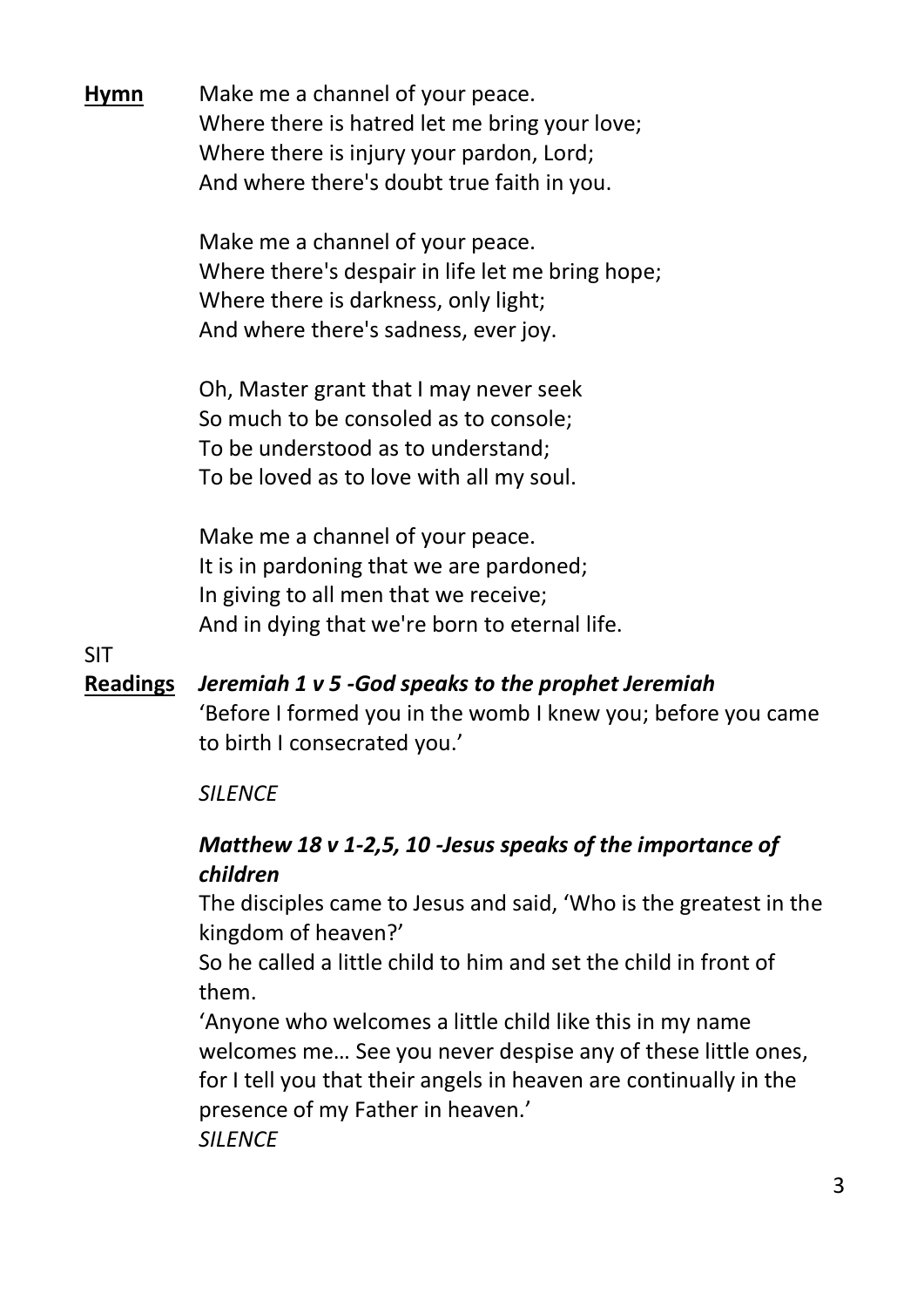*John 14 v 1-3 – Jesus says he will prepare a place for us in Heaven* Jesus said to his disciples: 'Do not let your hearts be troubled. Trust in God still, and trust in me. There are many rooms in my Father's house;

if there were not, I should have told you. I am going now to prepare a place for you, and after I have gone and prepared you a place, I shall return to take you with me; so that where I am you may be too.' *SILENCE*

Reader Let us thank God for the precious gift of these children, however short their life. In silence let us name them to God in our hearts. - *SILENCE* - Lord, in your mercy:

# **All Hear our prayer**

Reader We come to God with all our baggage of guilt, brokenness and unanswered questions. May we leave it all, Lord, with you. Lord in your mercy:

# **All Hear our prayer**

Reader Let us pray for all in our wider circle of family and friends and all in the caring professions who have been touched by the lives of our children and who share our sorrows. Lord in your mercy:

# **All Hear our prayer**

- Reader As Jesus has taught us, we pray for the coming of his kingdom where there will be no more pain, sadness or sickness:
- **All Our Father, who art in Heaven, hallowed be thy name. Thy kingdom come, thy will be done on earth as it is in Heaven. Give us this day our daily bread And forgive us our trespasses as we forgive those who trespass against us. And lead us not into temptation, but deliver us from evil. For thine is the kingdom, the power and the glory For ever and ever. Amen**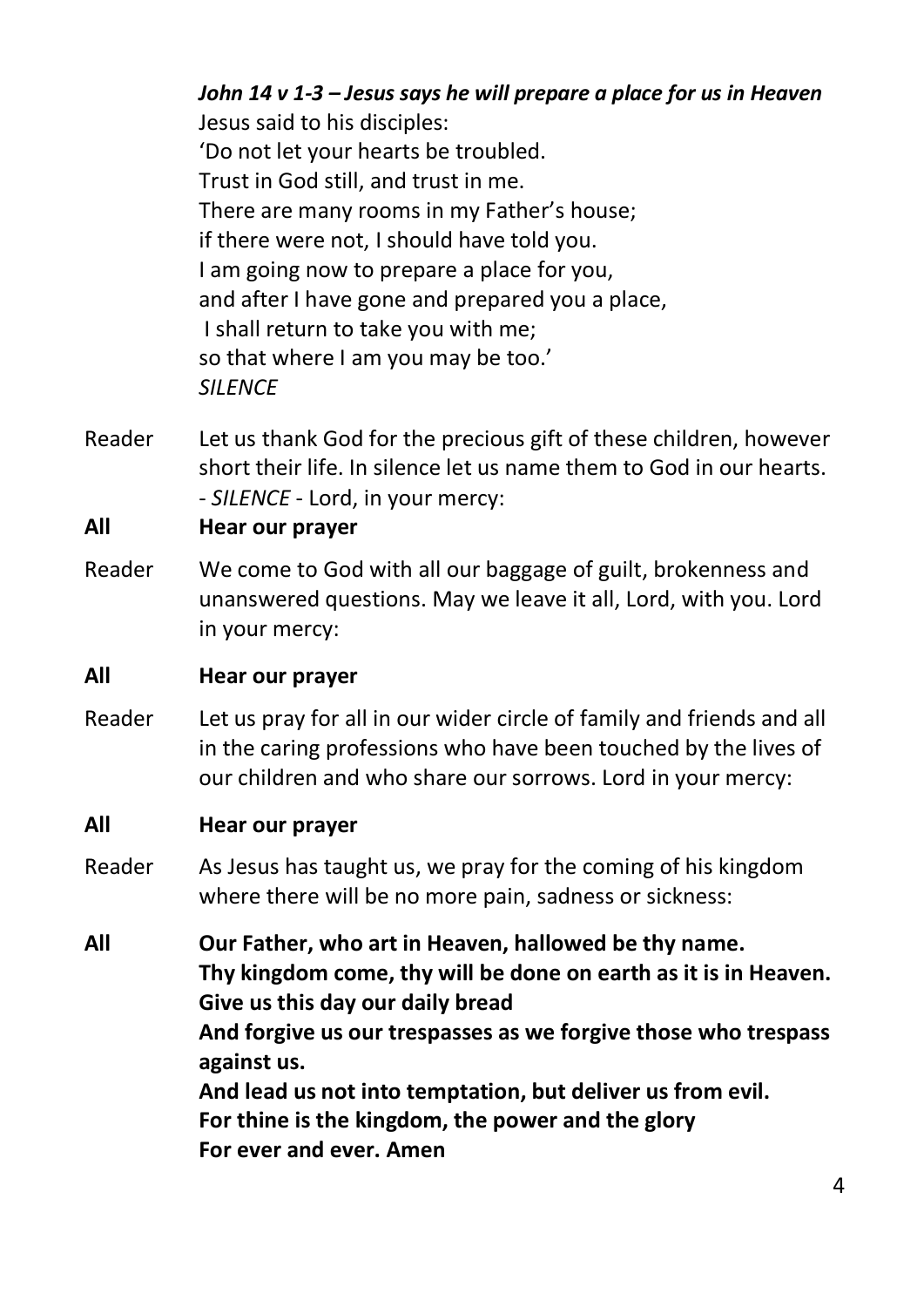SIT

**Hymn** Be still, for the presence of the Lord, the Holy One is here. Come bow before Him now with reverence and fear. In Him no sin is found, we stand on holy ground; be still, for the presence of the Lord

the Holy One is here.

Be still, for the glory of the Lord is shining all around. He burns with holy fire, with splendour He is crowned. How awesome is the sight, our radiant King of light; be still, for the glory of the Lord is shining all around

Be still, for the power of the Lord is moving in this place. He comes to cleanse and heal, to minister His grace. No work too hard for Him, in faith receive from Him; be still, for the power of the Lord is moving in this place.

Fr Philip *We all have a candle, symbolizing the life of the child or children in our family who have died. We now take our candles to the Lady chapel to be lit and we place them on the altar – a symbol of prayer and hope as we entrust our children to God's care.*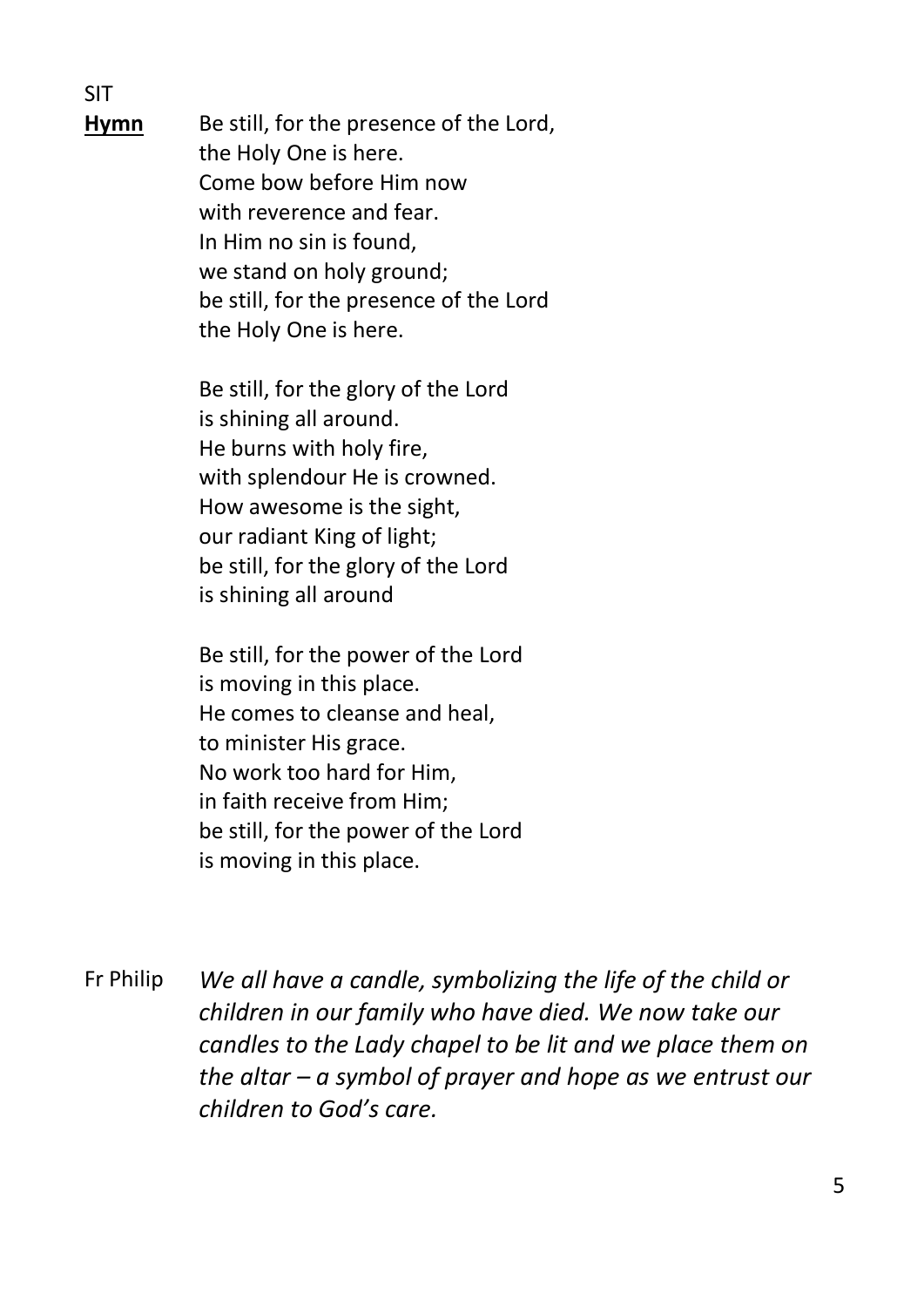#### STAND **Commendation**

Fr Philip God of love and mercy, we give these children back to you who first gave them to us. As you did not lose them in giving, so we do not lose them in return. Keep them safe and welcome them into your kingdom.

Jesus, when Mary, your mother, watched you die on the Cross and held your lifeless body in her arms, her soul was pierced with a sword. You were victorious over death and ascended to Heaven, where she now lives with you in glory. May she be a mother there to these children.

**All Amen**

*We all now go silently to the Lady Chapel with our candles. Please follow the stewards' directions starting from the Lady Chapel side and return to your seat a different way.*

*Organ music: The Lord Bless You and Keep You: John Rutter*

**STAND Prayer**

#### **All Heavenly Father**

- **Give us the certainty that beyond death there is a life where broken things are mended and lost things are found: where there is rest for the weary and joy for the sad: where all that we have loved and willed of good exists and where we will meet again our loved ones. We ask this through Christ our Lord. Amen.**
- Fr Philip May God console you with the hope that you will see your children again in the kingdom of Heaven. And may almighty God bless you now and forever, the Father, the Son and the Holy Spirit.

# **All Amen**

*Organ music: Largo from Symphony no. 9 (New World): Antonin Dvořák*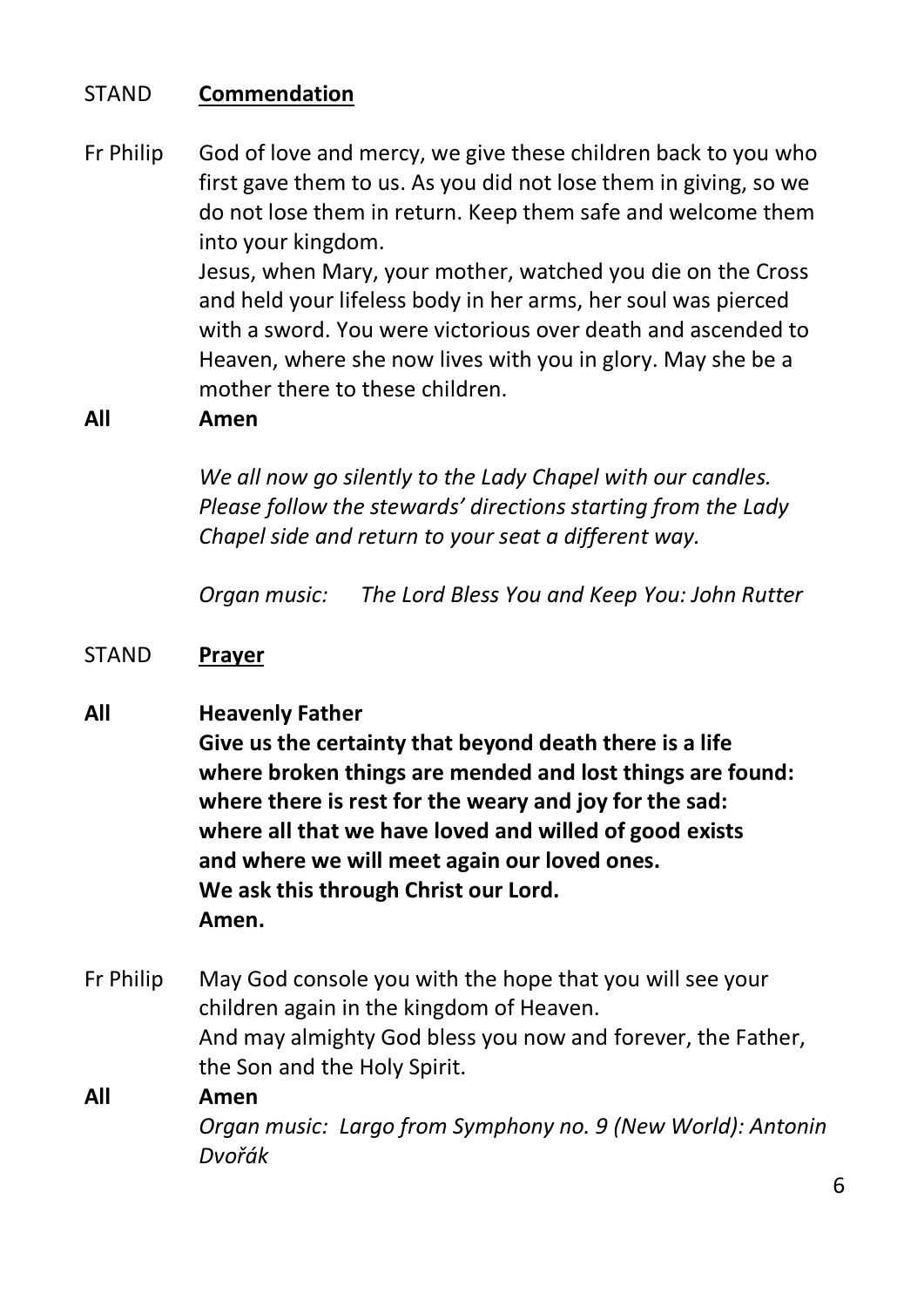*As the service ends, you are welcome to stay or leave as you choose. You may wish to:*

- *leave in silence with your own thoughts, or*
- *stay a while in the church reflecting on the candles, or*
- *go to the High Altar for the laying-on-of hands and anointing for healing, or*
- *tell your story to a sympathetic listener (they will be standing or sitting at various places around the church) or*
- *speak to representatives of 'Perspectives' and/or look at their literature on the table at the back of the church*

*You are welcome to stay for tea or coffee at the back of the church.*

Thank you to Nancy and Donald who are here from *Perspectives*, the Ipswich charity giving support in pregnancy and pregnancy loss, to those who have volunteered to listen to whoever wants to share their story, and to John for playing the organ.

We don't take a collection.

but if you would like to make a donation towards the cost of the Service, please donate via the card reader, or place in the red box near the church door -

and if you pay tax, please complete a pink envelope so we can reclaim Gift Aid at no extra cost to you.